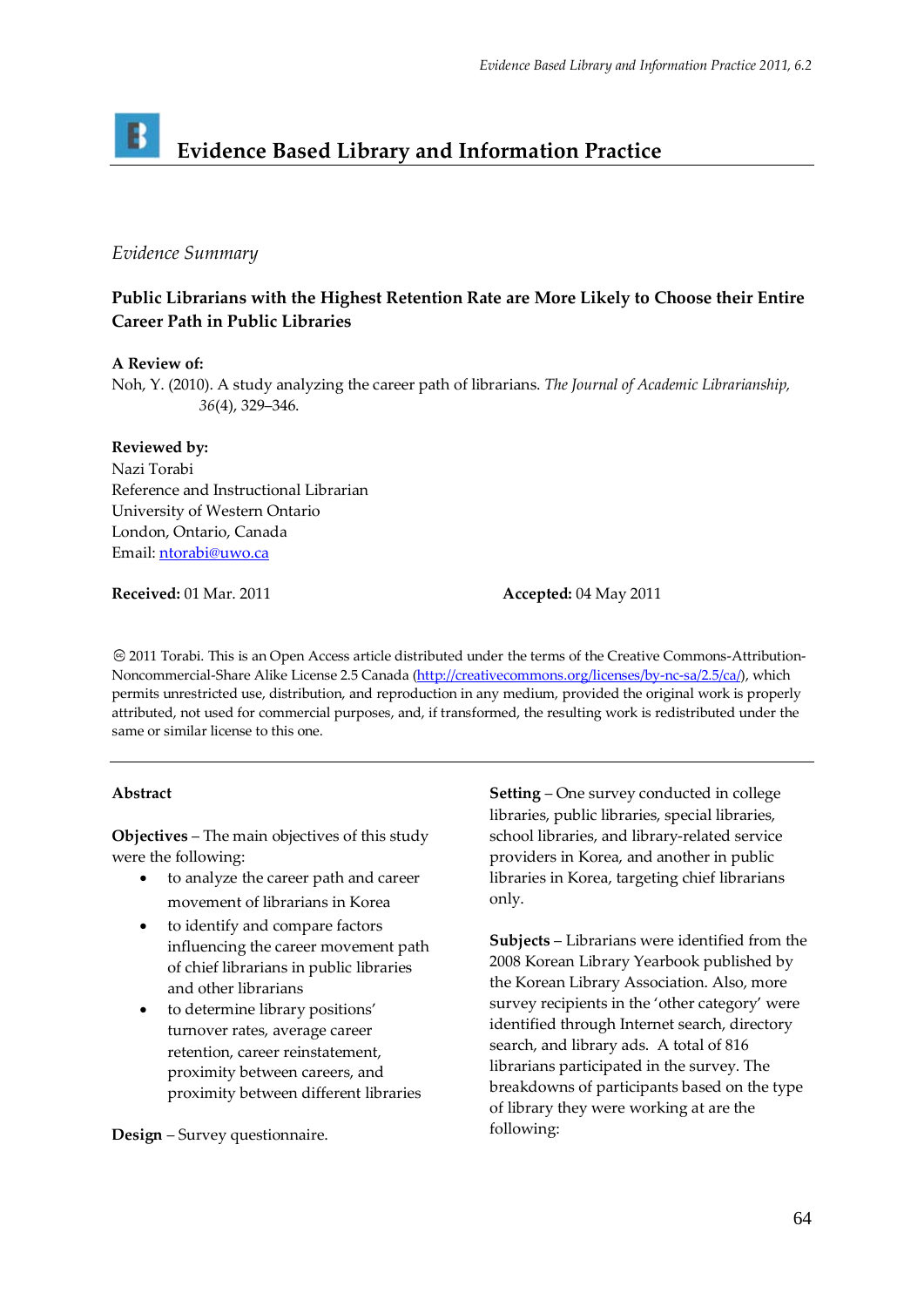First survey:

- 282 Public librarians
- 268 University librarians
- 24 Special librarians
- 25 School librarians
- 15 Other librarians

Second survey:

• 202 Chief librarians at public libraries

**Methods** – A total of 2179 questionnaires were distributed twice in May 2009 via mail to different libraries. Postage paid envelopes were provided. A phone call reminder was made to increase the response rate. 614 copies were returned. The total response rate for the survey was 28.18%. The highest response rate was from academic libraries with a total of 37.17% (Table 2 in the article). Six hundred and forty three copies of the questionnaire were sent out to chief librarians and the response rate was 31.42%. The SAS statistical package was used for conducting statistical analysis of the data. The content areas covered in the two questionnaires are listed below in Table 1.

In order to investigate the career movement path of librarians, participants were asked to identify their current job position plus the first three positions before the current position. Each position equals one phase in the librarians' career path analysis. The jobs were broadly categorized into public libraries, university libraries, special libraries, schools and school libraries, database and content builders, library automation system developers, MARC companies, agencies, Internet portals, library supply companies, and others.

**Main Results** – The data obtained from those items italicized in Table 1 were used to compare factors influencing the career movement path of chief librarians in public libraries and librarians. The survey results on differences in gender show that most chief librarians (58.9%) were men compare to women (41.1%), while the ratio of women to men librarians is 2:5. Therefore, it is more likely that male librarians decide to become chief librarians. Analyzing the age of

respondents indicates that it takes 20 years of library experience before one becomes a chief librarian. Survey results on differences in the final academic degree between librarians and chief librarians show that more librarians (96.7%) held higher graduate degree compare to chief librarians (87.6%) (results calculated form Table 7 - p. 333). Likewise, there are more librarians who studied library and information science (83.3%) compare to chief librarians (55.9%) (Table 8). Comparing the type of certificates held by two groups, it is evident that 26.7% of chief librarians do not have any library related certificates compare to 5.9% of librarians. The survey results suggest that both librarians and chief librarians make effort to increase their knowledge and skills. While librarians spend more time to improve operational aptitude and personal management, chief librarians identify themselves as hard working individuals.

The study conducted a simple analysis on factors influencing the career movement of librarians and chief librarians. Those factors differ greatly between librarians and chief librarians. While 25.5% of librarians rank compensation and working conditions as the most important factors, 19.2% of chief librarians report organizational culture as the main motivating factor. Based on the percentage of initial career selected in each job category, the most frequent career paths taken by librarians and chief librarians were identified. A total of 92.9% of public librarians reported that their whole career path was indeed in public libraries. In addition, the average length of service by career movement phase was identified to get shorter from the initial to fourth career for librarians while they intent to stay at their current position the longest (157.8 months). On the other hand, chief librarians have one main career in which they have stayed the longest (116 months). This main career is the position immediately prior to the current job position.

The main results of this article are summarized in table 21, based on numbers presented in the tables 12 to 20 in the article.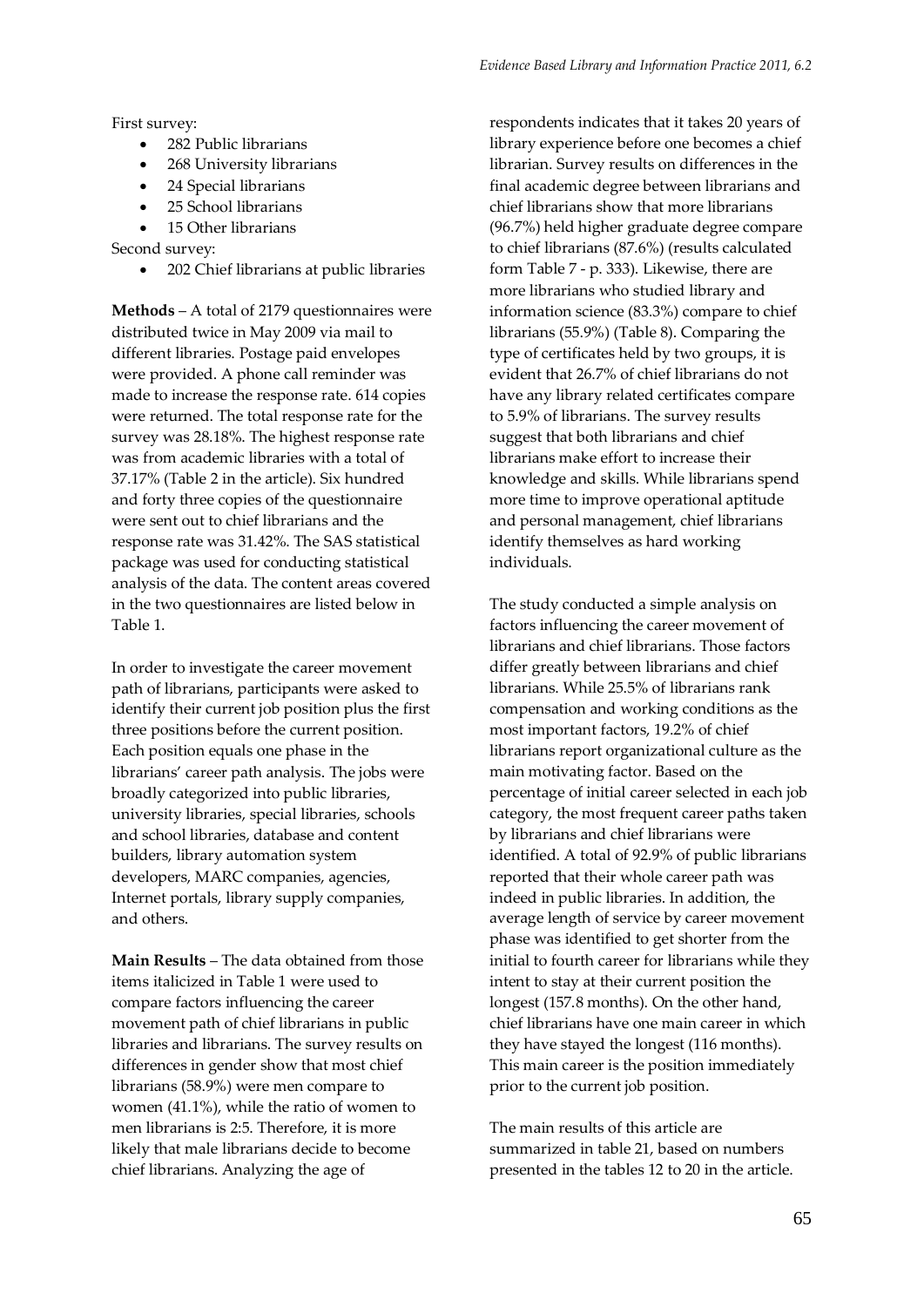|                                         | <b>For Librarians</b>                                                         | <b>For Chief Librarians</b>                                                 |
|-----------------------------------------|-------------------------------------------------------------------------------|-----------------------------------------------------------------------------|
| Personal background                     | Gender                                                                        | Gender                                                                      |
|                                         | Age                                                                           | Age                                                                         |
|                                         | Final academic degree                                                         | Final academic degree                                                       |
|                                         | Field of study                                                                | Field of study                                                              |
|                                         | Ownership of certificate of<br>qualification                                  | Ownership of certificate of<br>qualification                                |
|                                         |                                                                               | Current job position                                                        |
|                                         |                                                                               | Governing institution                                                       |
| Career movement / Career<br>development | Age at the time of the initial<br>career                                      | Age at the time of the initial<br>career                                    |
|                                         | Career movement path                                                          | Career movement path                                                        |
|                                         | Organizational and<br>environmental<br>Factors influencing career<br>movement | Factors influencing career<br>movement                                      |
|                                         | Personal factors influencing<br>career movement                               |                                                                             |
|                                         | Number of times changing<br>department                                        | Number of times changing<br>department before becoming<br>a chief librarian |
|                                         | Efforts made to move careers                                                  | Efforts made to become a chief<br>librarian                                 |
|                                         |                                                                               | Initial job                                                                 |
|                                         |                                                                               | Time of becoming a chief<br>librarian                                       |
|                                         |                                                                               | Career movement path after<br>the current job position                      |
|                                         |                                                                               | Educational opportunities<br>after becoming a chief<br>librarian            |

Table 1

The lowest and highest turnovers were among public librarians (7.1%) and library automation system developer and information professionals at MARC companies (100%). Conversely, the retention rates for all other jobs were also determined. 6.2% of school librarians returned to school libraries after working in other types of libraries. This is the highest rate for returning to the previous job.

The proximity between different types of careers was analyzed based on combining the numbers of instances of career movement from the initial to the forth career. The highest rate of proximity is always the movement between the same types of career. The two highest (not same career type) career movements are university library and public library (2.65%) and university library and special library (2.32%).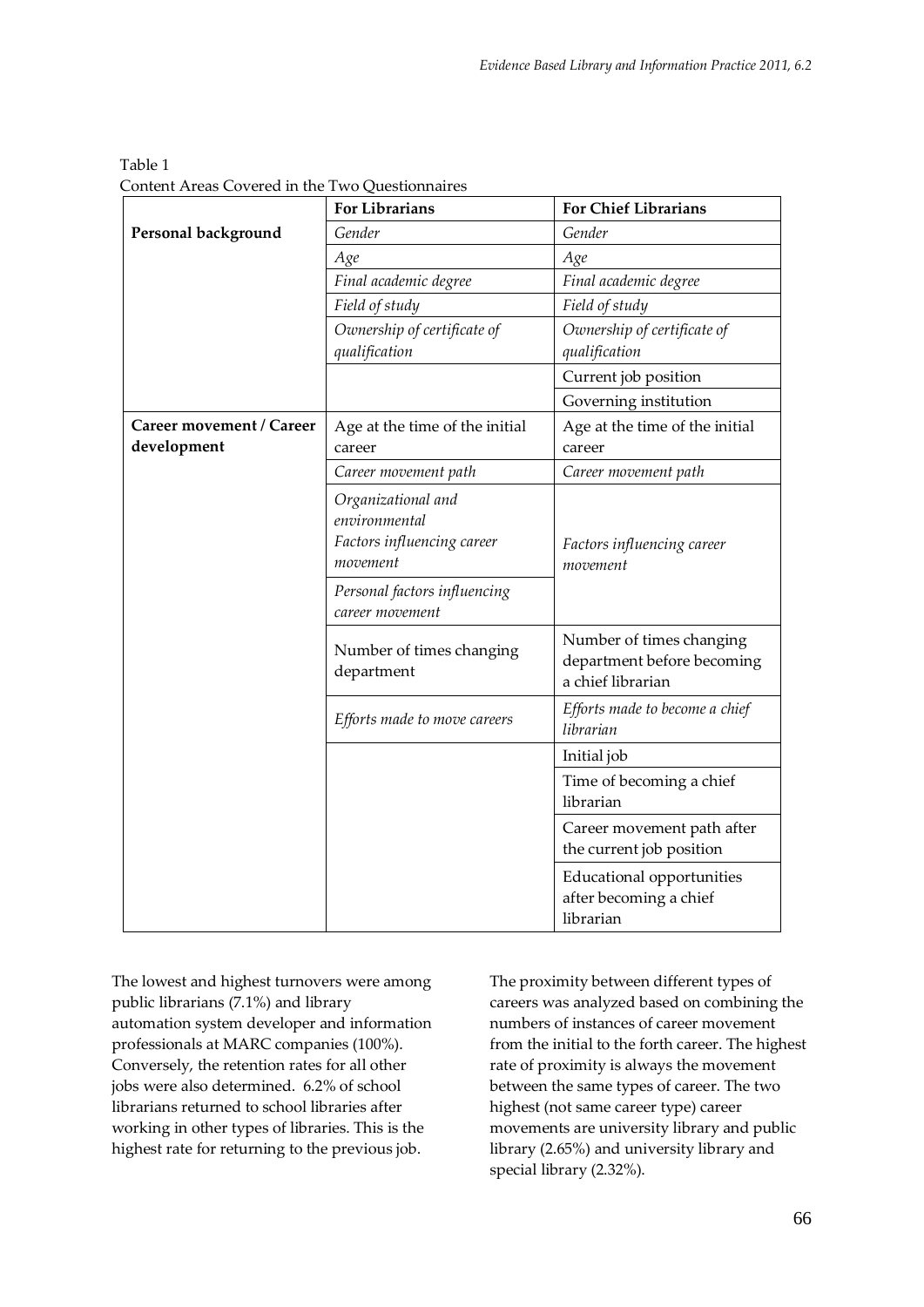**Conclusion** – It is more likely that male librarians will take on leadership responsibilities in public libraries. Usually, it takes 20 years of library experience before one becomes chief librarian. More librarians hold higher graduate degrees compared to chief librarians. This study also analyzes factors influencing the career movement of librarians and chief librarians. Those factors differ greatly between librarians and chief librarians. The lowest retention rate was 0% for library automation system developers and information professionals at MARC companies, whereas the highest retention rate was for public librarians followed by university libraries. The highest rate for return-to-first-job belongs to school libraries. It is noteworthy to mention that chief librarians have one main career in which they have stayed the longest. This main career is the position immediately before to the current job position. It usually occurs in the midcareer phase and it is when the individual has spent more time developing their skills and expertise and has been getting ready for their leadership role.

#### **Commentary**

This article is a great start for a topic that has been neglected. It provides new information regarding the most popular career paths taken by librarians in Korea. Also, understanding the retention and turnover rates of different library positions can be useful for managers and human resources, and it provides ideas for professional development.

Glynn's EBLIP Critical Appraisal Checklist (2006) was used as the critical appraisal tool. Using this tool, several significant flaws call into question the results and applicability of this work. The main problem is the lack of adequate statistical analysis. The methodology is based on descriptive statistics while the conclusions are presented in the form of inferences. Results are presented in simple percentages rather than investigating standard deviation, p-values, or confidence intervals to identify any correlation or significant

difference between variables and groups. Sample size might be insufficient for some groups in this study. Only 24 special librarians and 25 school librarians participated in the survey. Also, selection bias might be the main source of error for the first section of the article. The data obtained for chief librarians in public libraries was compared with librarians in other types of libraries. One should assume that those who choose to work as public librarians are more likely to become a chief librarian in a public library, as this assumption can be supported by 92.9% of cases that have selected public library as initial and final job option (p. 339). Therefore, it is more meaningful to compare the career path and career movement of chief librarians in public libraries with public librarians only.

It is indicated that the questionnaires were written based on research papers on career development (p. 334). Unfortunately, the author does not provide further information about those research papers. There is no report on whether a pilot study was conducted to evaluate alpha-reliability and validity of the instrument. In addition, not all factors have been considered (e.g., all academic degree held by the participants, the positions of authority held in previous careers, or job market condition). Also, there is no rationale presented for those factors that have been selected for the study.

Throughout the article there is no mention of any missing data. Missing data and the approach that is taken by the researcher to handle the missing data can greatly compromise the results of a study.

The author claims that because 26.7% of chief librarians do not have any library related certificates compared to 5.9% of librarians, it is more likely that people without a degree in library and information science become chief librarians compared to librarians (p. 335). There is an indirect relationship between the likelihood of becoming a chief librarian and the lack of a degree in library and information science. One can argue that they held several other degrees in management, business, or